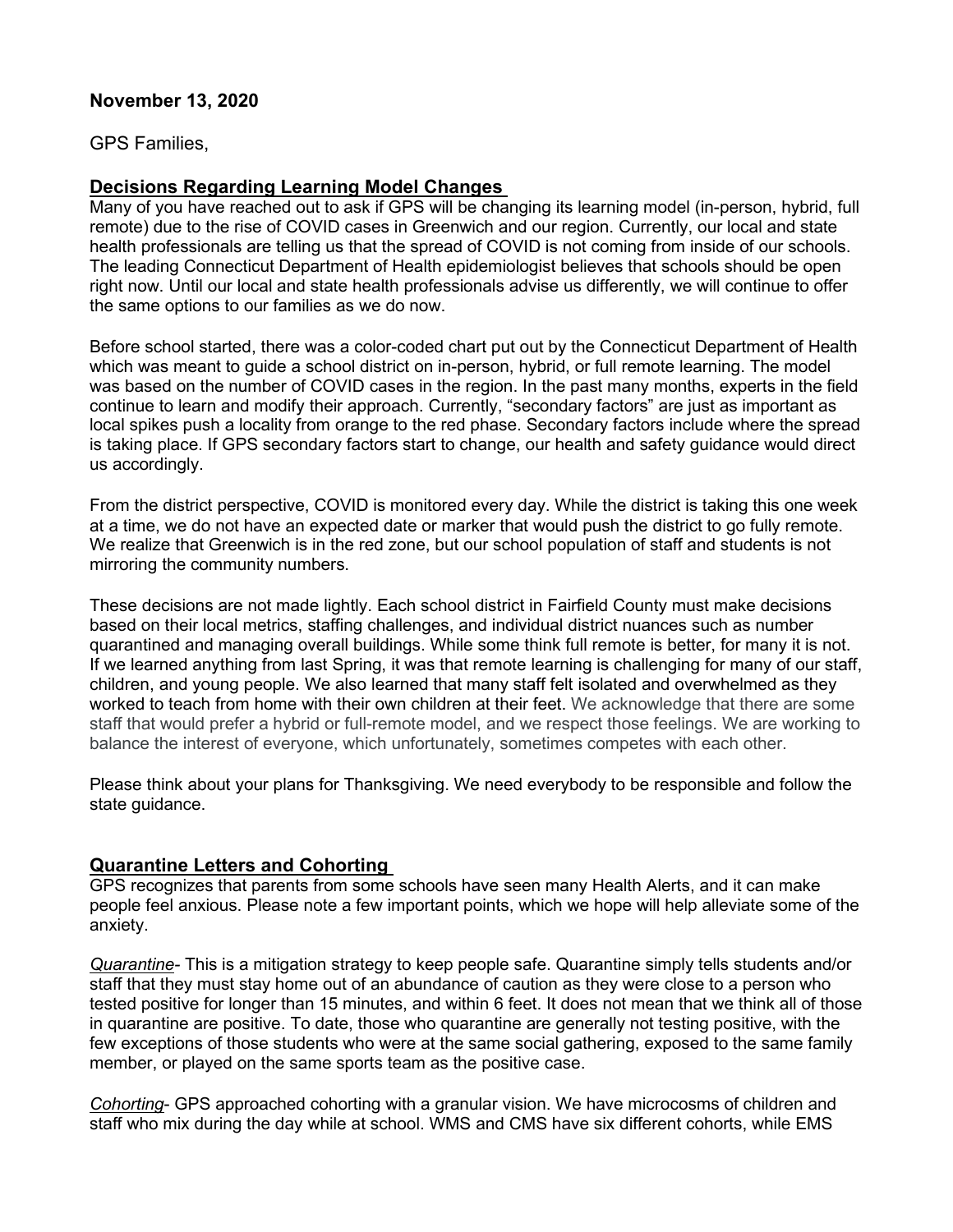has nine. This is important because when we contact trace, we can narrow-down the possible exposures. In Elementary, it's even more separated, as they are cohorted by grade levels. Separate letters are generated for each cohort, but we may also have students that interact with other cohorts playing on the same private team, or attending a birthday party. Having multiple cohorts allows us to keep the majority of our students in school.

### **Contact Tracing**

Many have asked how contact tracing works. The tracing begins by having a discussion with the person who tested positive. The tracer must determine those individuals who were within 6 feet for greater than 15 minutes to the individual person from the time of the onset of the symptoms. Seating charts are utilized, attendance rosters may be checked, and when a challenging case is being worked, the principal may pull the video from the day in question to determine where the student or staff member traveled within a building. Those who need to quarantine are contacted individually, or in the case of a full cohort, a notification is sent out. An entire cohort could be impacted because the student or staff were in multiple locations, and the tracer is not confident they can eliminate an exposure while outside or inside the building. If the tracer has great information, a student could be in the same room, but 20 feet away and have no contact, which means they do not need to quarantine.

#### **COVID Tracker**

GPS continues to update the district's information every Tuesday and Friday on the [COVID Tracker.](https://www.greenwichschools.org/teaching-learning/student-support-services/health-services/covid-19)

#### **BoE Meeting**

The next Board of Education meeting is scheduled for Wednesday, November 18. To make a public comment, please fill out the [speaker form.](https://forms.gle/4DhjfdVMzNFv3JCV9) Please be advised that the Board will be taking one hour of public comment during the public hearing portion at the start of the business meeting, with additional time allotted for public comment following the completion of the business agenda. Speakers will be recognized in the order they signed-up. Each speaker will be allotted three minutes and a timer will appear on the screen.

#### **Parent Video Chats**

During these challenging times, please join us for a virtual "Parent Video Chat" facilitated by one of our GPS psychologists. The theme for November is, "Parenting with the Brain in Mind – learn effective parenting strategies from a Non-Drama Discipline Approach."

*Elementary School Parents:* Monday, November 16th at 7pm To join this chat, please use [Google Meet](http://meet.google.com/rgq-yjrv-kzg) or [read the flyers.](https://www.greenwichschools.org/fs/resource-manager/view/22a701d9-6e44-44f6-9bd4-307fbb971132)

#### **Greenwich Together Survey**

As a final reminder, please participate in an anonymous survey that was distributed to the parents of students in grades 7-12 in all the public and private schools in Greenwich. [Greenwich Together Survey](https://www.surveymonkey.com/r/3BLFQHL)

Have a safe, healthy, and fun weekend! Dr. Toni Jones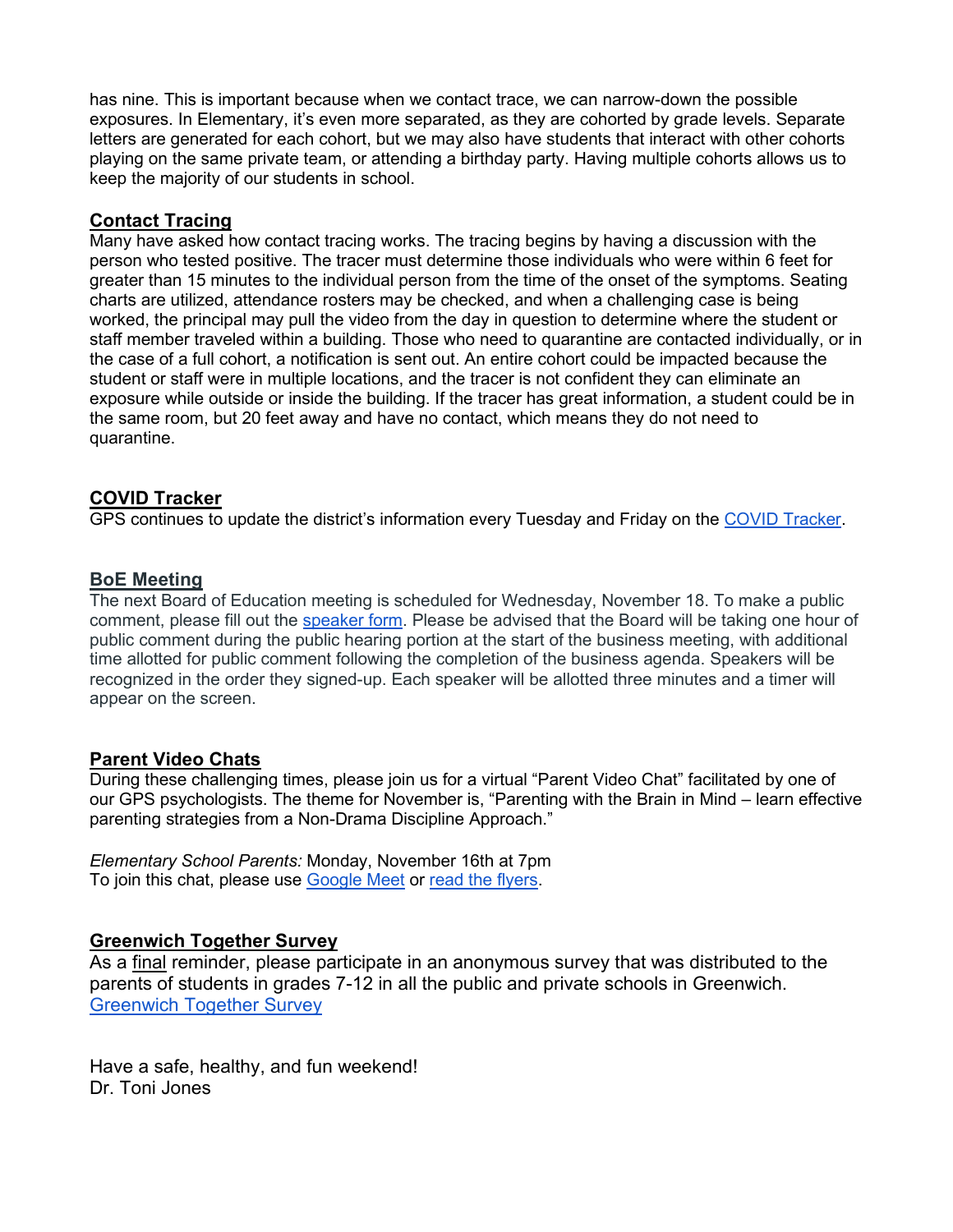# **13 de noviembre de 2020**

Familias de GPS,

#### **Decisiones sobre cambios en el modelo de aprendizaje**

Muchos de ustedes se han acercado para preguntar si el GPS cambiará su modelo de aprendizaje (en persona, híbrido, completamente remoto) debido al aumento de casos de COVID en Greenwich y nuestra región. Actualmente, nuestros profesionales de la salud locales y estatales nos dicen que la propagación de COVID no proviene del interior de nuestras escuelas. El principal epidemiólogo del Departamento de Salud de Connecticut cree que las escuelas deberían estar abiertas ahora mismo. Hasta que nuestros profesionales de la salud locales y estatales nos aconsejen de manera diferente, continuaremos ofreciendo las mismas opciones a nuestras familias como lo hacemos ahora.

Antes de que comenzaran las clases, el Departamento de Salud de Connecticut publicó una tabla codificada por colores que estaba destinada a guiar a un distrito escolar sobre el aprendizaje en persona, híbrido o remoto completo. El modelo se basó en el número de casos de COVID en la región. En los últimos meses, los expertos en el campo continúan aprendiendo y modificando su enfoque. Actualmente, los "factores secundarios" son tan importantes como los picos locales empujan una localidad de la fase naranja a la roja. Los factores secundarios incluyen dónde se está produciendo la propagación. Si los factores secundarios del GPS comienzan a cambiar, nuestra guía de salud y seguridad nos dirigirá en consecuencia.

Desde la perspectiva del distrito, COVID se monitorea todos los días. Si bien el distrito está tomando esto una semana a la vez, no tenemos una fecha esperada o un marcador que empujaría al distrito a volverse completamente remoto. Nos damos cuenta de que Greenwich está en la zona roja, pero nuestra población escolar de personal y estudiantes no refleja los números de la comunidad.

Estas decisiones no se toman a la ligera. Cada distrito escolar en el condado de Fairfield debe tomar decisiones basadas en sus métricas locales, desafíos de personal y matices individuales del distrito, como el número de edificios en cuarentena y la administración general. Si bien algunos piensan que el control remoto completo es mejor, para muchos no lo es. Si aprendimos algo de la primavera pasada, fue que el aprendizaje remoto es un desafío para muchos de nuestro personal, niños y jóvenes. También aprendimos que muchos miembros del personal se sentían aislados y abrumados mientras trabajaban para enseñar desde casa con sus propios hijos a sus pies. Reconocemos que hay parte del personal que preferiría un modelo híbrido o completamente remoto, y respetamos esos sentimientos. Trabajamos para equilibrar el interés de todos, que, lamentablemente, a veces compite entre sí.

Piense en sus planes para el Día de Acción de Gracias. Necesitamos que todos sean responsables y sigan la guía estatal.

### **Cartas de cuarentena y cohorte**

El GPS reconoce que los padres de algunas escuelas han visto muchas alertas de salud y puede hacer que las personas se sientan ansiosas. Tenga en cuenta algunos puntos importantes, que esperamos ayuden a aliviar parte de la ansiedad.

*Cuarentena:* esta es una estrategia de mitigación para mantener a las personas seguras. La cuarentena simplemente les dice a los estudiantes y / o al personal que deben permanecer en casa por precaución, ya que estuvieron cerca de una persona que dio positivo durante más de 15 minutos y dentro de los 6 pies. No significa que pensemos que todos los que están en cuarentena sean positivos. Hasta la fecha, los que están en cuarentena generalmente no dan positivo, con las pocas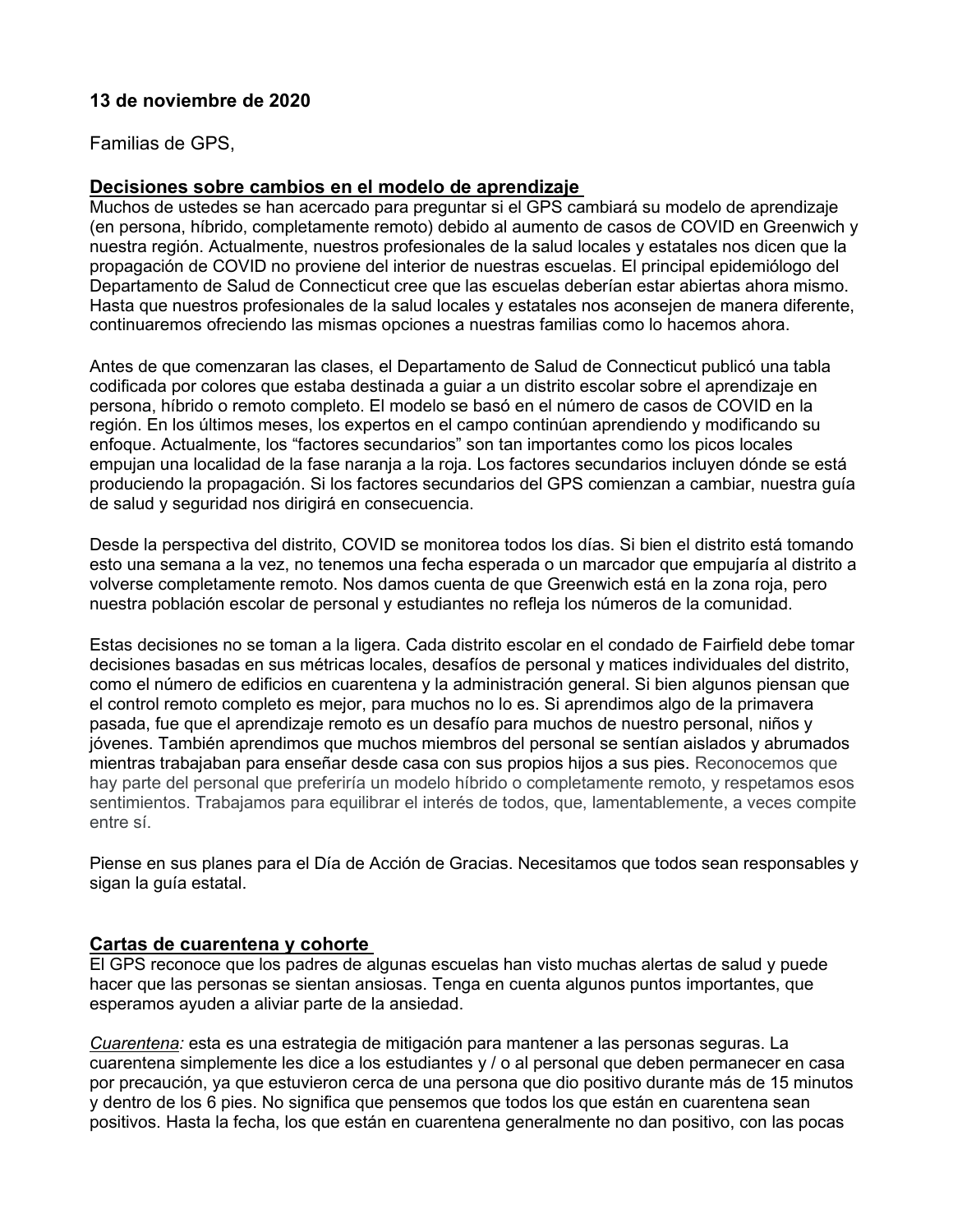excepciones de aquellos estudiantes que estuvieron en la misma reunión social, expuestos al mismo miembro de la familia o jugaron en el mismo equipo deportivo que el caso positivo.

*Cohorte*: el GPS se acercó a la cohorte con una visión granular. Tenemos microcosmos de niños y personal que se mezclan durante el día en la escuela. WMS y CMS tienen seis cohortes diferentes, mientras que EMS tiene nueve. Esto es importante porque cuando contactamos a Trace, podemos reducir las posibles exposiciones. En Primaria, está aún más separado, ya que están agrupados por niveles de grado. Se generan letras separadas para cada cohorte, pero también podemos tener estudiantes que interactúen con otras cohortes jugando en el mismo equipo privado o asistiendo a una fiesta de cumpleaños. Tener múltiples cohortes nos permite mantener a la mayoría de nuestros estudiantes en la escuela.

# **Seguimiento de contactos**

Muchos han preguntado cómo funciona el seguimiento de contactos. El rastreo comienza teniendo una discusión con la persona que dio positivo. El trazador debe determinar aquellas personas que estuvieron dentro de los 6 pies durante más de 15 minutos hasta la persona individual desde el momento de la aparición de los síntomas. Se utilizan tablas de asientos, se pueden verificar las listas de asistencia y, cuando se está trabajando en un caso desafiante, el director puede extraer el video del día en cuestión para determinar a dónde viajó el estudiante o miembro del personal dentro de un edificio. Aquellos que necesitan ponerse en cuarentena son contactados individualmente o, en el caso de una cohorte completa, se envía una notificación. Una cohorte completa podría verse afectada porque el estudiante o el personal se encontraban en varias ubicaciones y el rastreador no está seguro de poder eliminar una exposición mientras se encuentra fuera o dentro del edificio. Si el rastreador tiene buena información, un estudiante podría estar en la misma habitación, pero a 20 pies de distancia y no tener contacto, lo que significa que no necesita ponerse en cuarentena.

# **COVID Tracker**

GPS continúa actualizando la información del distrito todos los martes y viernes en [COVID Tracker.](https://www.greenwichschools.org/teaching-learning/student-support-services/health-services/covid-19)

# **Reunión de BoEreunión de**

La próximala Mesa Directiva de Educación está programada para el miércoles 18 de noviembre. Para hacer un comentario público, por favor complete el [formulario de orador.](https://forms.gle/4DhjfdVMzNFv3JCV9) Tenga en cuenta que la Junta tomará una hora de comentarios públicos durante la parte de la audiencia pública al comienzo de la reunión de negocios, con tiempo adicional asignado para comentarios públicos después de completar la agenda comercial. Los oradores serán reconocidos en el orden en que se inscribieron. A cada orador se le asignarán tres minutos y aparecerá un temporizador en la pantalla.

#### **Videoconferencias para padres**

Durante estos tiempos desafiantes, únase a nosotros para una "Videoconferencia para padres" virtual facilitada por uno de nuestros psicólogos de GPS. El tema de noviembre es "Crianza con el cerebro en mente: aprenda estrategias efectivas para la crianza de los hijos desde un enfoque disciplinario no dramático".

*Padres de la escuela primaria:* Lunes 16 de noviembre a las 7 pm Para unirse a este chat, use [Google Meet](http://meet.google.com/rgq-yjrv-kzg) o [lea los folletos.](https://www.greenwichschools.org/fs/resource-manager/view/22a701d9-6e44-44f6-9bd4-307fbb971132)

# **Encuesta Greenwich Together**